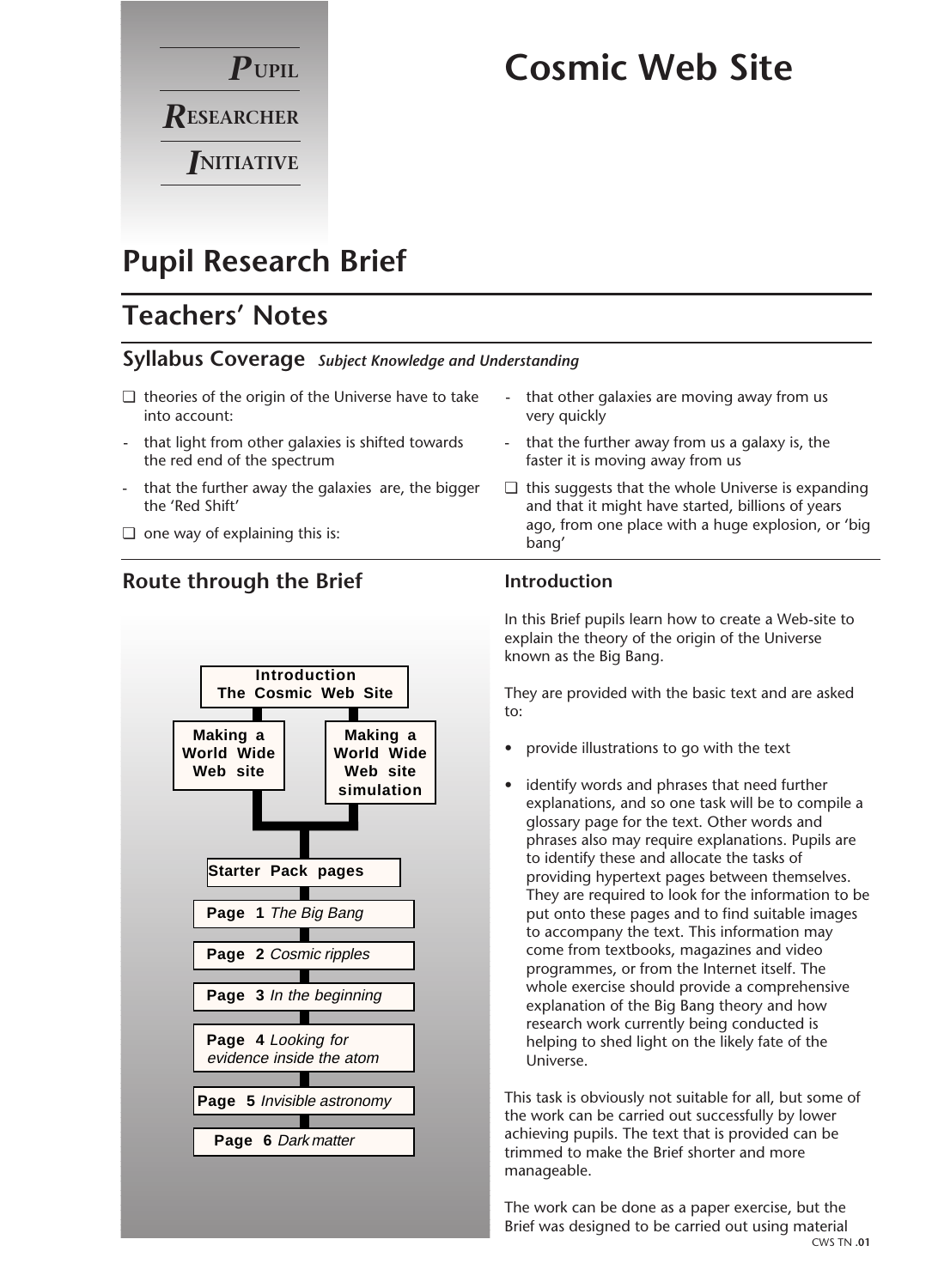## **Teachers' Notes continued**

downloaded from the Internet, and it is hoped that this is how pupils will do it wherever possible.

#### **Prior knowledge**

Before attempting the Brief, pupils should have a basic knowledge of stars and galaxies. An understanding of the structure of the atom would be a great advantage, as would having some experience of using the Internet.

### **Running the Brief**

#### **Pupil grouping**

Pupils could work in a number of groupings during this Brief. Suggestions are:

| Initial briefing                         | whole class; teacher introduces                                                                                                  |
|------------------------------------------|----------------------------------------------------------------------------------------------------------------------------------|
| and introduction                         | the topic and allocates tasks                                                                                                    |
| Pages 1 to 6<br>$\overline{\phantom{a}}$ | individuals, pairs or small<br>groups; pupils are allocated the<br>tasks of finding illustrations or<br>creating hypertext pages |

#### **Timing**

The Brief may require 3 or more hours of classroom time, depending on whether the work is done as a paper exercise or on computers, and also on the enthusiasm and ability of the pupils.

#### **Activities**

The teacher should issue the pupils with the **Study Guide** which provides pupils with a summary of what they should produce as they work through the Brief. It can also act as a checklist for pupils to monitor their own progress. The Brief is intended to provide a context for pupils to carry out background research using textbooks and any other resources available in school. The tasks they are to carry out can vary depending on the time available, but at the very least they should create hypertext pages for the following topics:

#### *Galaxies*

The information pupils might supply would be the size of a typical galaxy, the number of stars in a galaxy, details of the Hubble Classification of galaxies and clusters of galaxies, and the average mass of a galaxy.

#### *Red Shift*

Hubble measured the shift in the absorption lines in a galaxy's spectrum. As white light from a star's interior passes through the cooler, lower pressure gases of CWS TN **.02**

the stellar atmosphere dark lines appear in the spectrum. When stars or galaxies move away relative to another body all the absorption lines shift towards the red end of the spectrum. The more higher achieving pupils should be able to understand this.

#### *The Hubble Space Telescope*

This page may include general information about the telescope as well as details of some of the discoveries made using the telescope. This could include any upto-date news at the time the Brief is being run.

#### *Albert Einstein*

Einstein's contribution to the understanding of cosmology should be acknowledged and details about his life and achievements can be included on a separate page.

#### *The Places where stars are formed*

A page can be given over to an explanation of how stars are formed, and possibly the classification of stars (including the Hertsprung-Russell diagram) and details of the nuclear fusion process that goes on inside a star.

#### *CERN*

Pupils may have a go at creating a page about the work of CERN and some of the discoveries made there.

#### *Electromagnetic spectrum*

The opportunity could be taken to get pupils to review work already done about the electromagnetic spectrum on a separate page, explaining the properties and uses of the different types of electromagnetic waves.

#### *Radio telescopes*

Pupils here could include information about the discoveries made over the years that radio telescopes have been used. They could mention specific telescopes, such as Jodrell Bank, Arecibo and the Very Large Array telescopes.

#### *Quasars*

Quasi-stellar radio sources were discovered in 1963. They are probably the most distant objects known, but some astronomers dispute that they are as far as their red-shift would suggest.

#### *Pulsars*

Jocelyn Bell (later Burnell) was a graduate student at Cambridge University in 1967 when she discovered pulsars. She and Professor Anthony Hewish at first thought that these regular pulses were signals from extraterrestrials, which is why they were at first called LGMs (for Little Green Men)! They are now known to be rotating neutron stars.